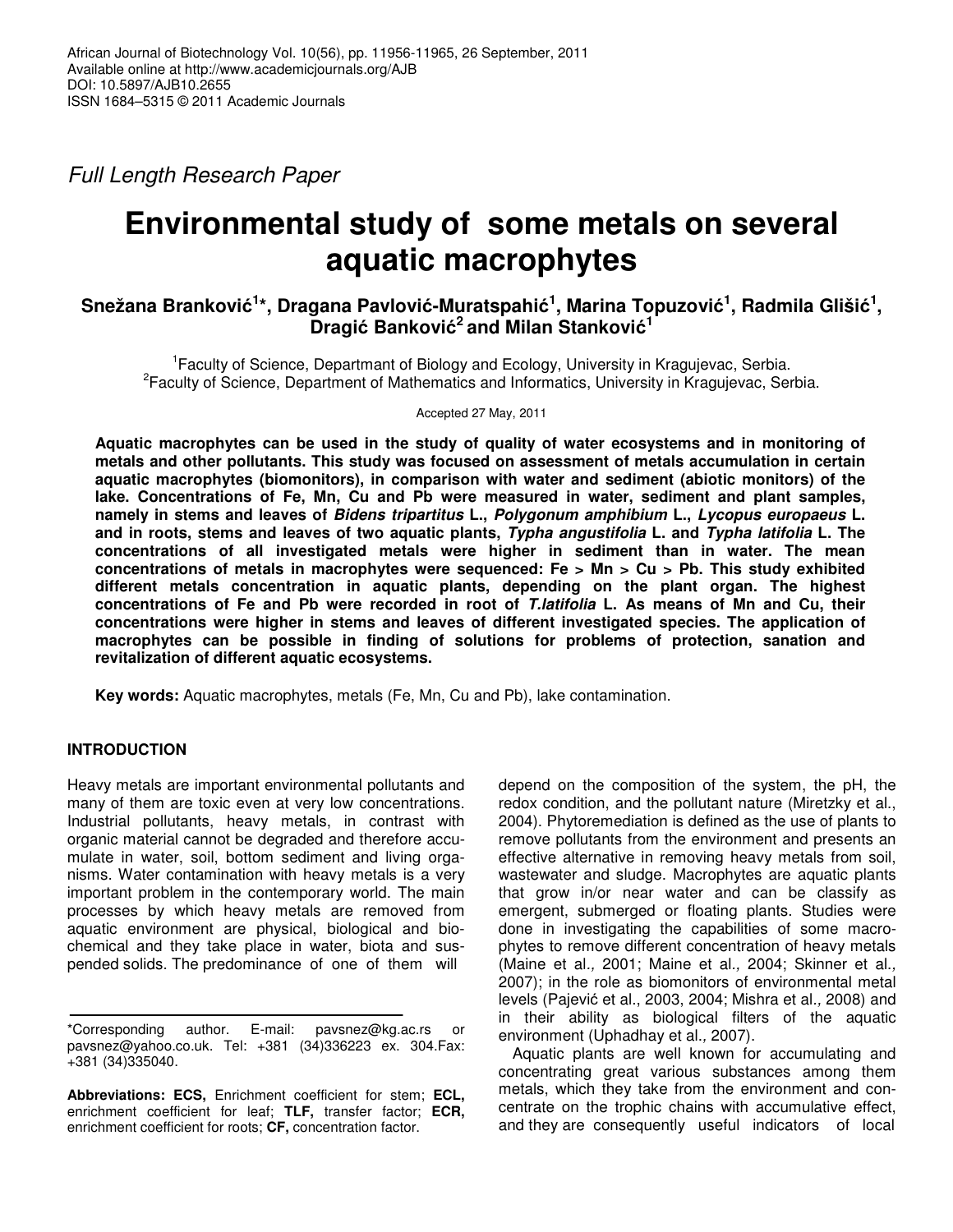

**Figure 1.** Location of Kragujevac city.

pollution. Some of the plant species can accumulate very high concentrations of toxic metals to levels which exceed far the soil levels (Baker and Brooks, 1989). From soil and water, all plants have the ability to accumulate heavy metals which are essential for their growth and development such as Mg, Fe, Mn, Zn, Cu, Mo and Ni. Certain plants also have the ability to accumulate heavy metals which have no known biological function. These include Cd, Cr, Pb, Co, Ag, Se and Hg (Memon et al., 2001). Metal uptake by plants depends on the bioavailability of the metal in the water phase, which in turn depends on the retention time of the metal, as well as the interaction with other elements and substances in the water (Fritioff and Greger, 2003).

Heavy metals are persistent and accumulate in water, sediment and into tissues of the living organisms, through two mechanisms, namely "bioconcentration" (uptake from the ambient environment) and "biomagnification" (uptake through the food chain) (Chaphekar, 1991). Plants have developed three basic strategies for growing on contaminated and metalliferous soils (Baker and Walker, 1990). Metal excluders are plants which effectively prevent metal from entering their aerial parts over a board range of metal concentrations in the soil. However, they can still contain large amounts of metals in their roots. Metal indicators are plants which accumulate metals in their above-ground tissues and the metal levels in the tissues of these plants generally reflect metal level in the soil. They tolerate the existing concentration level of metals by producing intracellular metal binding Compounds (chelators), or alter metal compart-mentalization pattern by storing metals in non-sensitive parts.

Branković et al. 11957

Accumulators are plant species (hyperaccumulators) which can concentrate metals in their above-ground tissues to levels far exceeding those present in the soil or in the non-accumulating species growing nearby (Baker and Walker, 1990). Baker and Brooks (1989) have defined metal hyperaccumulators as plants that contain more than 0.1% of copper, cadmium, chromium, lead, nickel and cobalt, or 1% of zinc or manganese in dry matter. For cadmium and other rare metals, it is more than 0.01% by dry weight (Baker and Brooks, 1989; Baker and Walker, 1990; Salt et al., 1998). The extent of metal adsorption and its distribution in plant seems to have important consequences in the capacity and rate of metal removal, in the metal residence time and in the metal release to the environment (Ellis et al., 1994).

Aquatic plants are therefore used in water quality studies to monitor heavy metals and other pollutants of water and submerged soil. Their selective absorption of certain ions, combined with their sedentary nature makes such plants suitable as biological monitors (Sawidis et al., 1995).

The aim of study was to assess the concentration status of four metals (Fe, Mn, Cu and Pb) in selected plant parts (roots, stems and leaves) of five native aquatic macrophytes species (passive biomonitors) in comparison with sediment and water samples.

#### **MATERIALS AND METHODS**

#### **Study area**

The study areas are located near city Kragujevac in the Central part of Serbia between 44 nnº 22 mm' latitudes and 20 nnº 56 mm' longitudes (Figure 1). The study areas involved three artificial lakes near city Kragujevac.

The artificial lake Gruza was created by parting the middle flow of the river Gruza in order to supply Kragujevac and the surrounding villages with water, for the purpose of water supply industry, as protection from floods and for the retention of sediment. The Gruza lake is 10 km long and 0.3-2.8 km wide, with surface area of 934 km<sup>2</sup> (Comic and Ostojic, 2005). The artificial lake Bubanj is formed next to the asphaltenes road Kragujevac-Batocina. It was in the alluvial plain of river Lepenica, in abandoned valley where the exploitation was being carried out for the country brick factory. This lake-pond is built in the sports and recreational center, planted with fish, and it is used for sport fishing and it is a significant reservoir of biodiversity with the flora and fauna aquatic habitats (Simic et al., 1994). The lake "Memorial-park Sumarice" is located in the Memorial Park Kragujevacki October, on the outskirts of the city of Kragujevac. This accumulation was built with the intention of park irrigation, but it is not used for these purposes. It has a role in the aesthetic design of the Memorial Park, as a recreation facility for the citizens of Kragujevac, for sports and sport fishing, and for maintenance of cleanliness of the city (Pesic, 2003).

#### **Sample collection**

The field work was conducted during the summer of 2004 and 2010. Samples of water plants were taken from the sites with the greatest multitude on the lakes Gruza, Bubanj and Sumarice. Samples of surface water and sediment were collected from various areas of 11958 Afr. J. Biotechnol.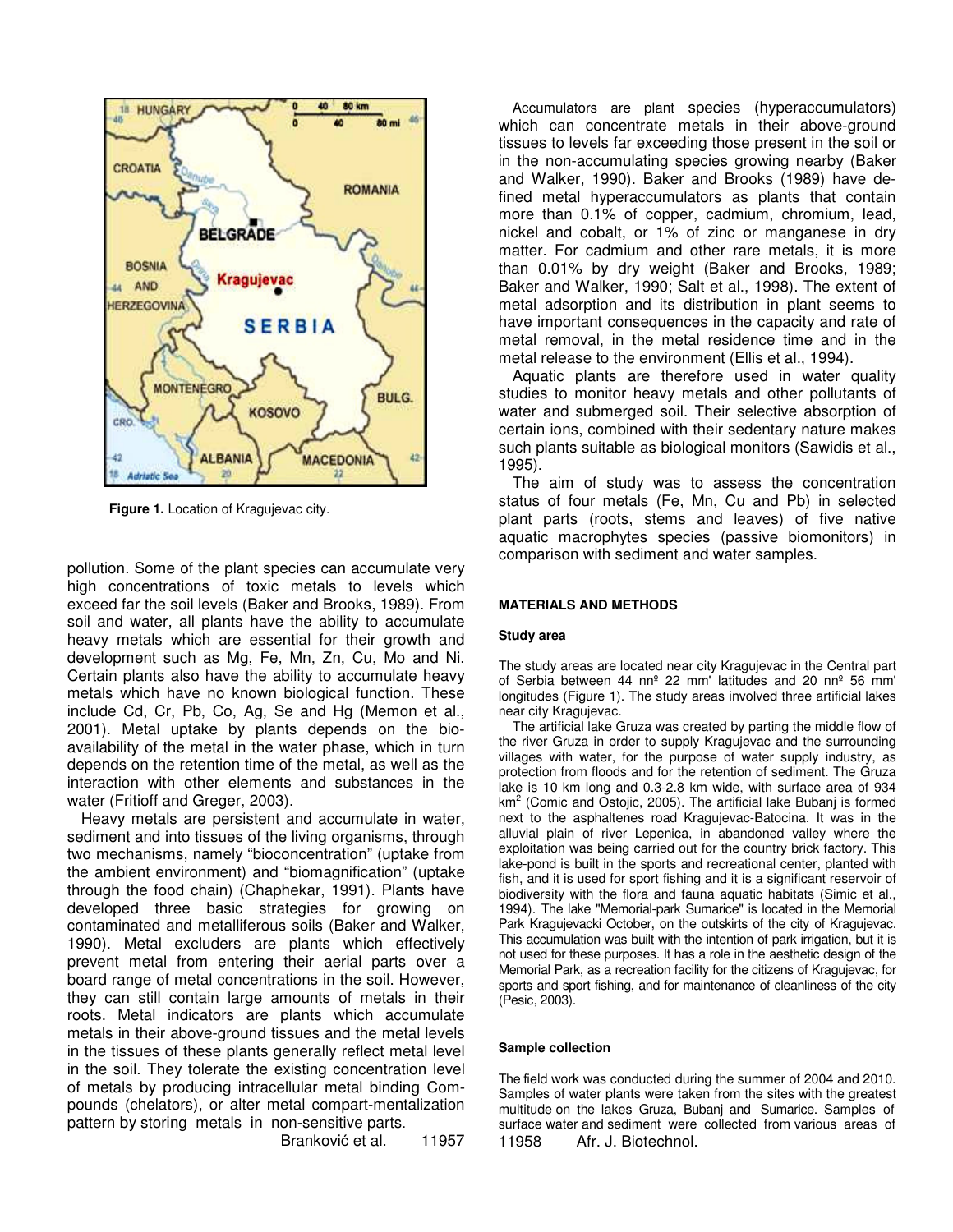**Table 1.** Metal concentrations in water and sediment and ratios between the concentration in the sediment and that in the water.

| <b>Metal</b> | water<br>$(mgl-1)$ | sediment<br>$(mgkg^{-1})$ | sediment/water |  |  |
|--------------|--------------------|---------------------------|----------------|--|--|
| Fe           | 0.200              | 281.563                   | 1407.817       |  |  |
| Mn           |                    | 363.687                   |                |  |  |
| Сu           | 0.017              | 20.230                    | 1207.761       |  |  |
| Pb           |                    | 31.752                    |                |  |  |
| Mean         | 0.054              | 174.308                   | 653.895        |  |  |
| Sd           | 0.097              | 174.576                   | 759.457        |  |  |

the lakes at a maximum depth of 1 m, at the same time as the plants. Soon after collection, the water samples were filtred through 0.45 µm (pore size) millipore filter and preserved in plastic bottles by addition of a few drops of nitric acid. Sediment was taken with a grab, at a depth from 0 to 10 cm, and than it was preserved in bottles, labeled carefully and brought to the laboratory for further analysis. Dominant taxons in the populations of aquatic plants were selected in order to create real representative sample. Macrophytes were collected by hand and, after careful washing with lake water to remove periphyton and sediment, were preserved in plastic bottles. Sampled plant species were: *T.angustifolia* L. (root, stem, leaf), *T.latifolia* L. (root, stem, leaf), *L.europaeus* L. (stem, leaf), *B.tripartitus* L. (stem, leaf) and *P.amphibium* L. (stem, leaf).

#### **Determination of plant material and metals analysis**

Determination of plant material was performed in the laboratory of the Institute of Biology and Ecology, Faculty of Science in Kragujevac, with the help of standard keys for determination: Javorka and Csapody (Javorka and Csapody, 1979), Flora of the Republic of Serbia (Josifovic, 1991) and Flora Europaea (Tutin et al., 2001).

Identified plant material was elutriated in distilled water and then dried at room temperature. Then it was dried in dryer (Binder/Ed15053), 24 h at a temperature 105°C and prepared for chemical analysis by standard procedures, which is used for water and water plants (according to norms APHA, 1995).

Metals that were analyzed are iron (Fe), manganese (Mn), copper (Cu) and lead (Pb). Measurement of metal concentration in plant tissues were carried out by atomic absorption spectrophotometer of company Perkin-Elmer, model 3300/96 with MHS-10 hydride system and a computer on the Agricultural Faculty in Belgrade-Zemun. Chemical analysis of water and sediment was done by standard methods, at the Institute of Public Health Division of Hygiene and Medical Ecology in Kragujevac. The metal concentrations in water and sediment were determined by atomic absorption spectrophotometer (EPSON FX-870/P710A/2JB0012273), directly from the solution. These concentrations were measured in water, sediment and plant samples, in triplet. After that their mean values were calculated. The contents of metals in water were expressed in mgl<sup>-1</sup>, whereas in sediment in mgkg<sup>-1</sup>and plant materials in mgkg<sup>-1</sup> dry weight.

To quantify the comparison of the concentration of an element in an aquatic organism with the same in the water where the organism lives, it can use the ratio between the concentration of the element in the organism (related to the wet weight) and in the water. The value of this ratio is known as the concentration factor (C.F.) (De

Bortoli et al., 1968). It was calculated for all investigated plants.

Transfer factor (TLF) and Enrichment Coefficients were also calculated. Transfer factor (TLF) presents the ratio of [Concentration of element]  $_{leaf}$  / [Concentration of element]  $_{root}$ . Enrichment coefficient (EC) for elements between sediment and root and within a plant were expressed by ratios: [Concentration of element] root / [Concentration of element] sediment (ECR), [Concentration of element] stem / [Concentration of element] sediment (ECS) and [Concentration of element] leaf ⁄ [Concentration of element] sediment (ECL). It shows element translocation properties from sediment to roots and from roots to above ground parts of plant (Zhao et al., 2003). All results of these researches were shown by tables and figures.

## **RESULTS**

#### **Water and sediments**

The concentrations of metals were far higher in the sediment than those calculated for the same metals in the lake water (Table 1). The concentration of Fe (0.2 mgl<sup>-1</sup>) in the lake water was the highest, and in the sediment we registered the highest concentration of Mn  $(363.69 \text{ mgkg}^{-1})$ . The values of the ratio between element concentrations in the sediment and those in the water were higher than 10<sup>3</sup> for Fe and Cu. Manganese and lead were not detected in the water, due to the fact that their concentrations were lower than the detection limit of the method (detetion limit for Pb in water is lower than 0.010 mgl<sup>-1</sup> and for Mn lower than 0.050 mgl<sup>-1</sup>).

# **Macrophytes**

Figure 2 shows the values of concentration of four metals (Fe, Mn, Cu and Pb) in five species of macrophytes. The mean concentration values of the metals in plants decreased according to this sequence: Fe > Mn > Cu > Pb. As for plants, their mean concentration values of investigated metals increased according to this plant sequence: *Bidens tripartitus* < *L.europaeus* < *P. amphibium* < *T.latifolia* < *T.angustifolia*. The both species of genus Typha had the greatest capacity for concentrating of trace elements. In fact, *T.angustifolia* showed the highest concentration of Fe and Mn, and *T.latifolia* concentrated Cu and Pb in the highest value.

The C.F. values for each species and metals are shown in the Table 2. The mean C.F. values of metals in investigated plants increased according to this plant sequence: *Bidens tripartitus* < *L.europaeus < P. amphibium < T.latifolia < T.angustifolia*. The mean C.F. value of Fe was higher than the mean C.F. value of Cu. Manganese and lead were not analyzed in the water, due to the fact that their concentrations were lower than the detection limit of the method, preventing the calculation of their C.F.

The mean concentration of investigated metals in roots, stems and leaves of five aquatic lants varies from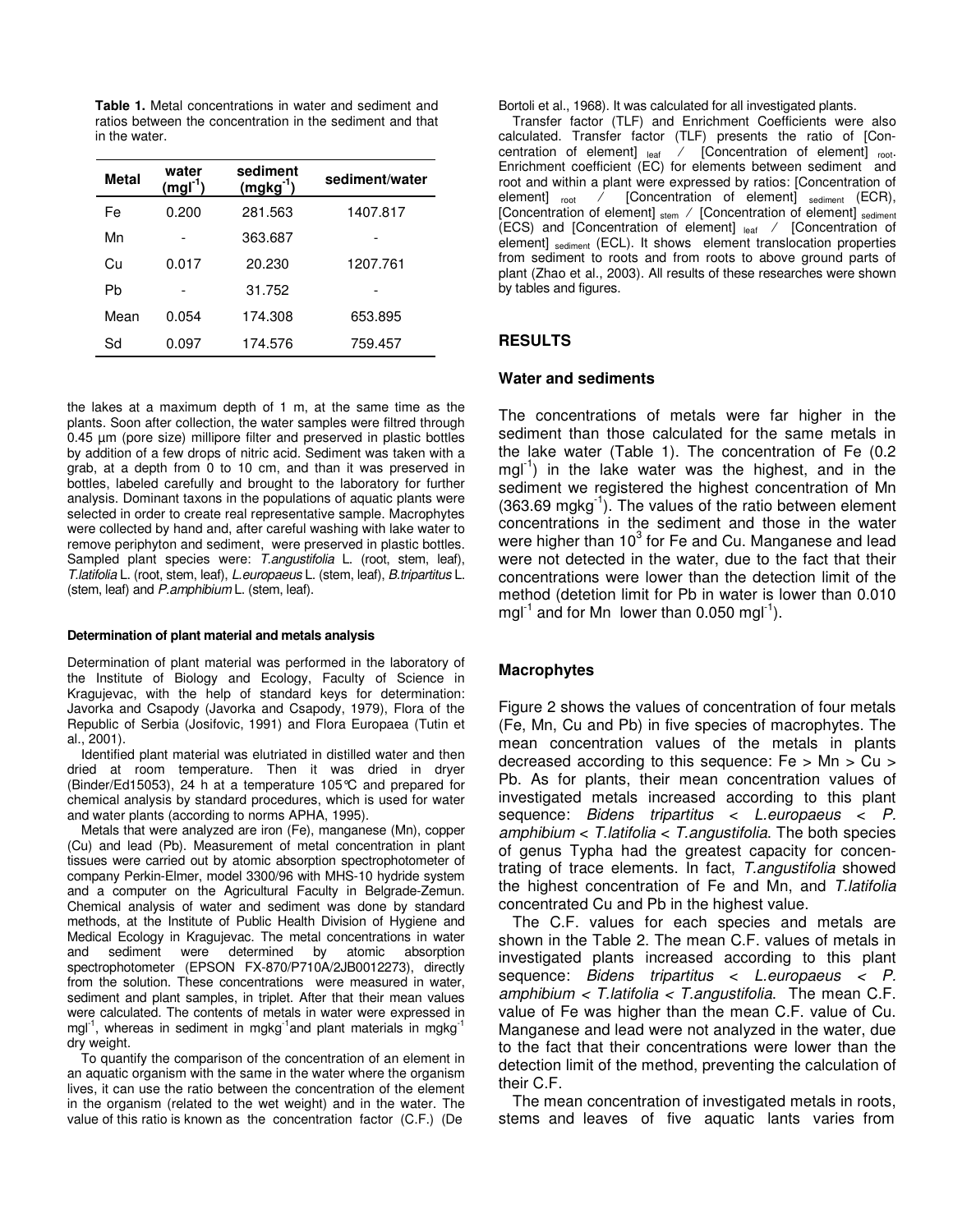

**Figure 2.** The mean concentration of Fe, Mn, Cu and Pb (mgkg<sup>-1</sup> dry weight) in five macrophytes (BT = *Bidens tripartitus*, PA = *Polygonum amphibium*, LE = *Lycopus europaeus*, TA = *Typha angustifolia*, TL = *Typha latifolia*)

| <b>Plant specie</b>    | Fe         | Сu      | Mean      |  |
|------------------------|------------|---------|-----------|--|
| Bidens tripartitus     | 2210.847   | 431.648 | 660.624   |  |
| Polygonum<br>amphibium | 5184.685   | 315.881 | 1375.141  |  |
| Lycopus europaeus      | 2901.220   | 508.794 | 852.503   |  |
| Typha angustifolia     | 274294.600 | 442.985 | 68684.396 |  |
| Typha latifolia        | 155863.150 | 585.075 | 39112.056 |  |
| Mean                   | 88090.900  | 456.876 |           |  |
| Sd                     | 123258.875 | 99.799  |           |  |

**Table 2.** Concentration factors (CF) calculated for the various plant species and metals.

species to species (Figure 3). The results of this study indicated that both species of genus Typha accumulated Fe in their roots in the highest level (92623.530 – 163451.800 mgkg<sup>-1</sup> dry weight). In adition, the high concentration of Fe was discovered in stem (1428.790 mgkg<sup>-1</sup> dry weight) and leaves (645.080 mgkg<sup>-1</sup> dry weight) of *Polygonum amphibium*. The concentration of Mn was found higher in the stem of *Bidens tripatitus*  $(313.860$  mgkg<sup>1</sup> dry weight) and in the leaves of T.angustifolia (1468.960 mgkg<sup>-1</sup> dry weight) and P.amphibium (593.740 mgkg<sup>-1</sup> dry weight). The high

concentration of Cu were contented in the stem of L.europaeus (8.750 mgkg<sup>-1</sup> dry weight) and leaves of Bidens *tripatitus* (9.080 mgkg<sup>-1</sup> dry weight). The results of this study showed that Pb was the metal with the highest concentration in root (31.230 mgkg -1 dry weight) of *Typha latifolia*. However, the concentration of Pb was found higher in leaves (4.500 mgkg<sup>-1</sup> dry weight) and stem (3.850 mgkg -1 dry weight) of *T.latifolia*.

Transfer factors of metals in the investigated plants are shown in Table 3. The TLFs were calculated for two species of genus Typha and was between 0.001024 and 1.329015. The mean values of TLFs were the highest (0.96) for Mn, and the lowest for Fe (0.0017). The transfer factor of *T.angustifolia* for Mn is 1.329.

The ECR were calculated for two species of genus Typha (Table 3). As for ECR, it was between 0.349 and 580.515, and it decreased according to this sequence: Fe > Mn > Pb > Cu. The enrichment coefficients calculated for selected elements in the roots of *T.angustifolia* and *T.latifolia* were higher than in the leaves and stems, except for Mn.

In our study, the mean value of ECLs was between 0.055 and 1.646 (Table 4), where the enrichment coefficients of Cu and Pb were lower than 1. On the other hand, ECL of Mn and Fe were higher than 1.0. Enrichment coefficient for the leaf higher than 1 was recorded in species *Bidens tripartitus* and *Polygonum amphybium* for Fe, and both of species of genus Typha and *P. amphibium* for Mn.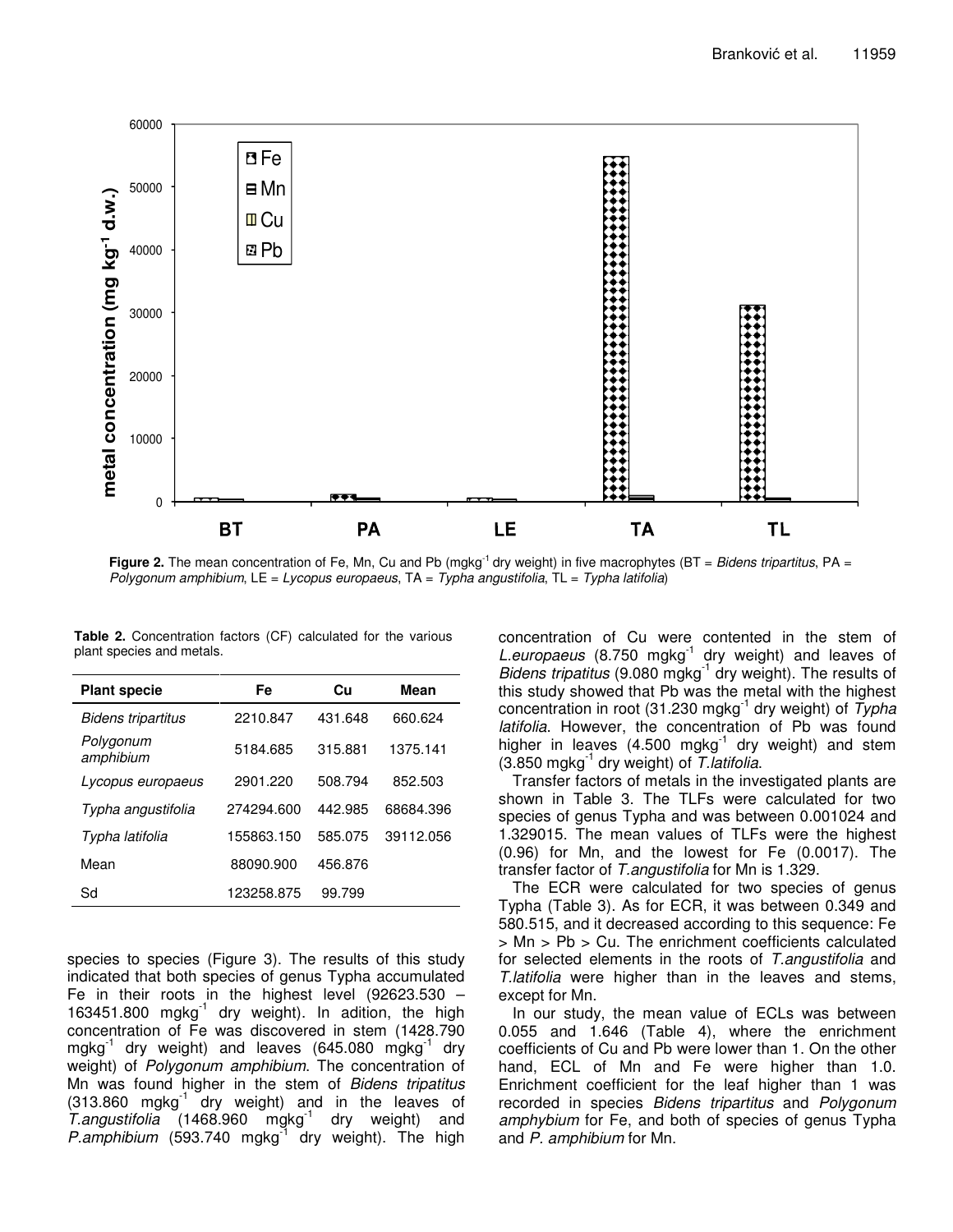

Figure 3. Concentration of Fe, Mn, Cu and Pb (mgkg<sup>-1</sup> dry weight) in leaves, stems and roots of five macrophytes (BTS = *Bidens tripartitus -* stem, BTL = *Bidens tripartitus* – leaf, PAS = *Polygonum amphibium -* stem, PAL = *Polygonum amphibium –* leaf, LES = *Lycopus europaeus -* stem, LEL = *Lycopus europaeus -* leaf, TAS = *Typha angustifolia -* stem, TAL = *Typha angustifolia -* leaf, TAR = *Typha angustifolia –* root, TLS = *Typha latifolia –* stem, TLL = *Typha latifolia –* leaf, TLR = *Typha latifolia –* root )

**Table 3.** Enrichment coefficient for roots (ECR) and transfer factor (TLF) for two macrophytes.

|                    | Fe                           |               | Mn         |             | Cu         |            | Pb         |       |
|--------------------|------------------------------|---------------|------------|-------------|------------|------------|------------|-------|
| Macrophyte         | ECR                          | TI F          | <b>ECR</b> | <b>TLF</b>  | <b>ECR</b> | <b>TLF</b> | <b>ECR</b> | TLF   |
| Typha angustifolia | 580.515  0.001  3.039  1.329 |               |            |             | 0.400      | 0.665      | 0.350      | 0.259 |
| Typha latifolia    | 328.961                      | 0.002         |            | 1.815 0.591 | 0.759      | 0.546      | 0.983      | 0.144 |
| Mean               | 454.738                      | $0.002$ 2.427 |            | 0.960       | 0.580      | 0.605      | 0.667      | 0.202 |

ECR, Enrichment coefficient for root = root/sediment; TLF, transfer factor= leaf/root.

The mean value of ECS was between 0.028 and 3.066 (Table 4). Enrichment coefficient for Fe in the stems of all researched plants was higher than 1.

In this study, overall review of transport mechanism and accumulation pattern revealed different order for each metal. In case of Fe, it was: Root system > Stem system > Leaf system > Sediment and for Mn: Root system > Leaf system > Sediment > Stem system. As for Cu and Pb, the transport mechanism and accumulation pattern decreased according to this sequence: Sediment

> Root system > Leaf system > Stem system (Figure 4).

## **DISCUSSION**

# **Water and sediments**

The element accumulation in sediment is the result of long term exposure, whereas element concentration in water are mainly the result of recent contamination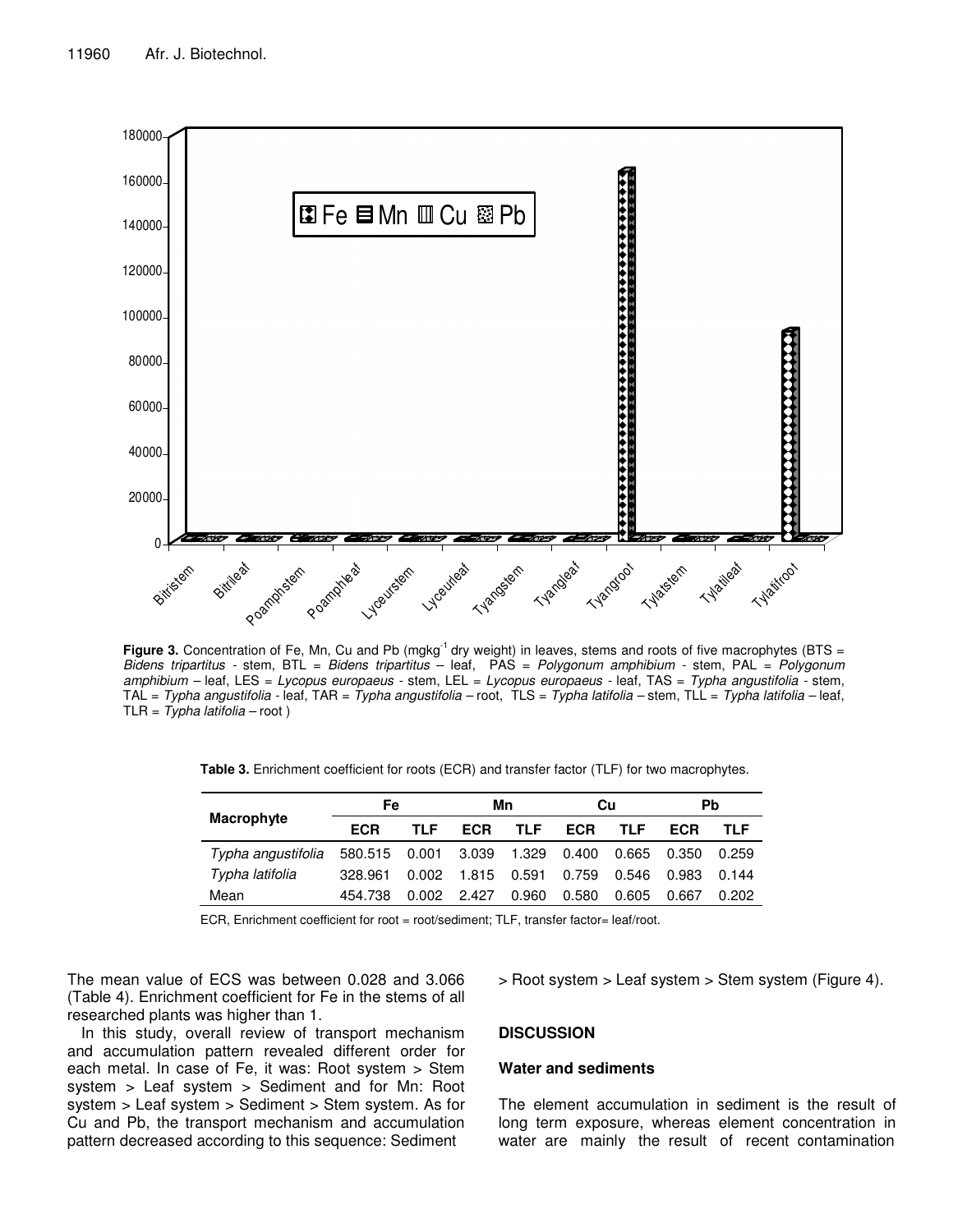|                           | Fe         |            | Mn         |            | Cu         |            | Pb         |            |
|---------------------------|------------|------------|------------|------------|------------|------------|------------|------------|
| Macrophyte                | <b>ECL</b> | <b>ECS</b> | <b>ECL</b> | <b>ECS</b> | <b>ECL</b> | <b>ECS</b> | <b>ECL</b> | <b>ECS</b> |
| <b>Bidens tripartitus</b> | .858       | .283       | 0.604      | 0.863      | 0.449      | 0.266      | 0.017      | 0.000      |
| Polygonum amphibium       | 2.291      | 5.074      | 1.632      | 0.753      | 0.258      | 0.264      | 0.007      | 0.014      |
| Lycopus europaeus         | 0.946      | 3.175      | 0.884      | 0.474      | 0.410      | 0.432      | 0.020      | 0.005      |
| Typha angustifolia        | 0.594      | 3.401      | 4.039      | 0.826      | 0.266      | 0.074      | 0.090      | 0.000      |
| Typha latifolia           | 0.778      | 2.398      | 1.073      | 0.486      | 0.414      | 0.293      | 0.142      | 0.121      |
| Mean                      | .294       | 3.066      | .646       | 0.680      | 0.360      | 0.266      | 0.055      | 0.028      |

**Table 4.** Enrichment coefficient for stems and leaves (ECL and ECS) for five macrophytes

ECL, Enrichment coefficient for leaf = leaf/sediment; ECS, enrichment coefficient for stem = stem/sediment.



Figure 4. The mean concentration (mgkg<sup>-1</sup> dry weight) of four metals in sediment and parts of aquatic plants.

(Baldantoni et al., 2005).

Result of this study showed that the concentrations of metals were far higher in the sediment than in the lake water. This study is in agreement with previous findings of some researchers (Samecka-Cymerman et al., 2001; Demirezen and Aksoy, 2006; Brankovic, 2007; Pajevic et al., 2008; Brankovic et al., 2010).

The concentration of some elements in the water was mainly below the limit of detection, probably due to sedimentation processes which occurred, where less soluble forms are accumulated in the suspended or sedimented phases. In addition, elements are also absorbed by plankton which can accumulate elements relatively rapidly from water (Chapman, 1992).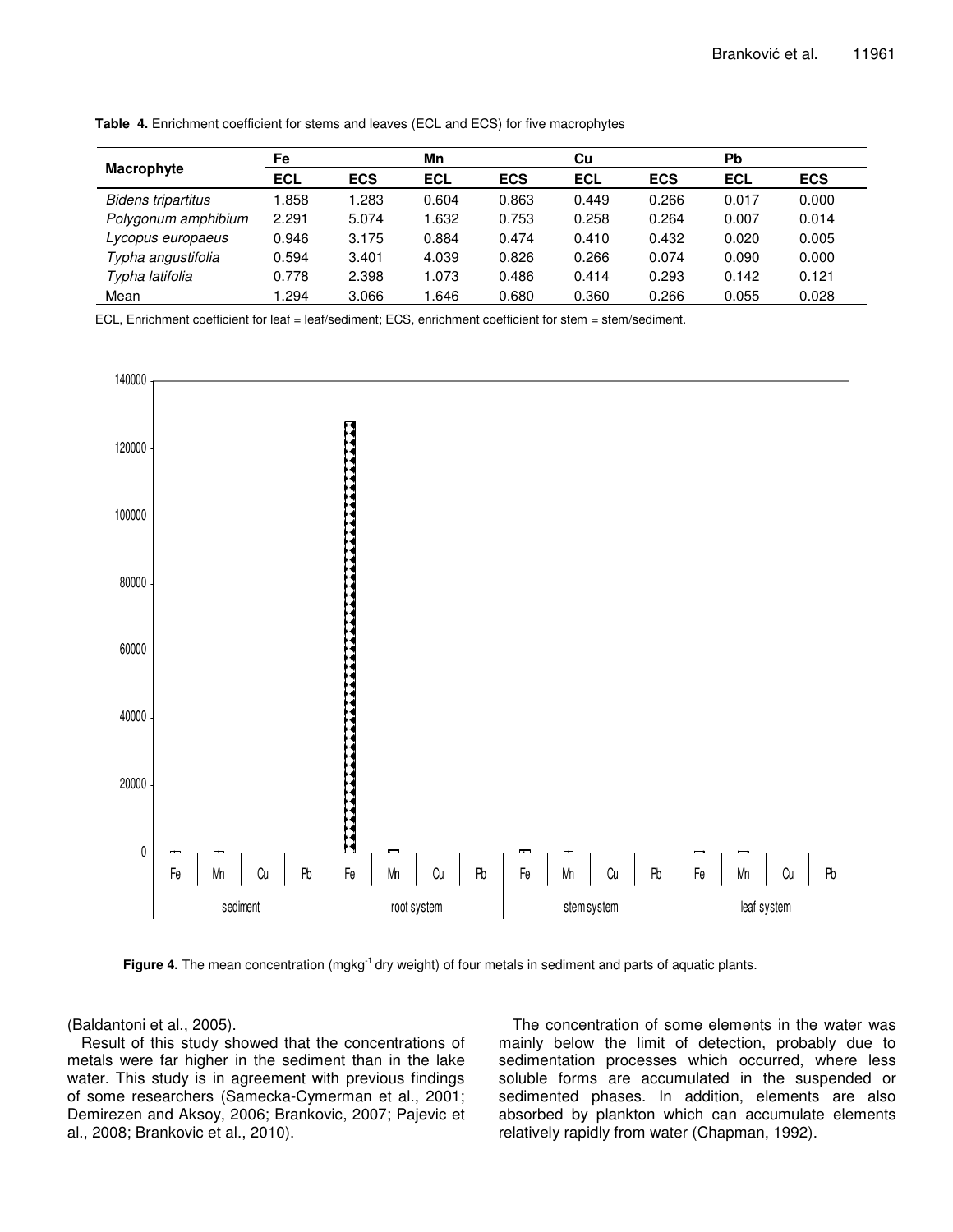Sediment is the most important reservoir or sink of trace elements and other pollutants in aquatic environments, so rooted aquatic macrophytes and other aquatic organisms can take up these pollutants (Mazej and Germ, 2009). Abiotic factors such as organic matter content, pH, nutrients concentration in sediment and water, redox potential, water hardness, light, microbial activity and physical factors are all very important in trace element distribution in water and sediment, and hence their availability to aquatic macrophytes (Guilizzoni, 1991).

# **Macrophytes**

An organisam is expected to reflect environmental pollution if it has the ability to take up elements proportionally to their concentration in the environment (Ravera et al., 2003). This is more likely to occur in organisms with little capacity for discriminating between different elements, which are therefore accumulated independently from the organism's physiological needs. In this study, this is exemplified by the high concentrations of investigated elements which were accumulated by both species of the genus Typha (*T.angustifolia* - Fe and Mn; *T.latifolia -* Cu and Pb). According to Sawidis et al. (1995), great differences in heavy metal bioaccumulation can be observed within different species of the same genus, under the same environmental conditions. Therefore, metal uptake does not follow physical levels, but it is regulated by plant organism via physiological mechanism.

Gupta and Sinha (2007) reported that the process of metal uptakes and accumulation by different plants depends on the concentration of available metals in soils, solubility sequences and plant species. However, comparison of metal content in macrophytes is often difficult because of the difference in the age of plants and presence of pollution sources during the time (Vardayan and Ingole, 2006).

The C.F. may be calculated when in an organism the concentration of a certain element is or is not at equilibrium level with that in the water; the first case is described as the "real C.F." or "C.F. at equilibrium", the second is the "observed C.F." (De Bortoli et al., 1968). When the C.F. value is at equilibrium, the releasing rate of the pollutant from the organism is equivalent to the in taking rate and, consequently, the pollutant concentration in the organism is fairly constant. This may occur if the pollutant concentration in the water is constant over time and the organism is in a physiological steady state.

The values for C.F. obtained in this study agrees with previously reported data (Ravera et al., 2003; Kumar et al., 2006, 2007, 2008).

Iron, directly or indirectly, is involved in many life processes of plants: Chlorophyll biosynthesis, photosynthesis, respiration, fixation of elemental nitrogen, nitrate and nitrite reduction, metabolism of carbohydrates

and in different redox systems. However, high concentrations of this metal may result in oxidative stress for plant (Bienfait, 1988). According to Allen (1989), 40-500 mgkg<sup>-1</sup> and Markert (1992), 5-200 mgkg<sup>-1</sup> concentrations of Fe are considered as toxic to plants. However, in this study, the Fe concentrations found in some of the investigated plants (genus Typha and Polygonum) were much higher than the prevoius cited. These results are in accordance with other authors (Aksoy et al., 2005; Carranza-Ălvarez et al., 2008; Brankovic et al., 2010). Also, Alberts and Camardese (1993) reported that concentration of metals in plants can be more than 100000 times geater than in associated water.

Mn is an essential element for plants necessary in many redox enzymatic processes and in photosynthesis (Memon et al., 2001; Carranza-Ălvarez et al., 2008). Mn has a range between 20 and 300 mgkg $^{-1}$  in most plants, while its level may be as high as 1500 mgkg $^1$  without harm to some plant (Pais and Jones, 2000). On the other hand, according to Allen (1989), 50-500 mgkg<sup>-1</sup> Mn concentrations are considered as toxic to plants. Markert (1992) reported that Mn over 700 mgkg $^{-1}$  concentration is toxic for plant. The results of this study indicated that species *Bidens tripatitus*, *T.angustifolia* and *P.amphibium* can be considered for Mn as bioaccumulators due to the fact that concentrated Mn in their tissues in levels are higher than it normal range in plants.

Kabata-Pendias and Pendias (2001) reported that Cu levels of various plants from unpolluted regions in different countries changed between 2.1 and 8.4 mgkg<sup>-1</sup>. According to the results of our study, concentrations of Cu in *Bidens tripatitus* and *L.europaeus* were higher than these mentioned concentrations. This means these plants have a great tolerance to high Cu concentration and Cu can be excessively accumulated in the tissues of these species. The higher concentration of Cu in plants may be caused by using  $CuSO<sub>4</sub>$  for water prevention of blooming by blue-green algae (Cyanobacteria).

Kabata-Pendias and Pendias (2001) reported that Pb contents of plants grown in uncontaminated areas varied in between 0.05 and 3.0 mgkg<sup>-1</sup>. In our study, the Pb concentrations found in *T.latifolia* were much higher than prevoius cited (31.230 mgkg<sup>-1</sup> dry weight), and depend on the plant organ. Carranza-Ălvarez et al. (2008) also reported that Pb concentration ranged from 10 to 25 mgkg<sup>-1</sup>, and the maximum accumulation of Pb was detected in roots. In addition, Pb is considered as toxic to plant tissues at 30-3000 mgkg<sup>-1</sup> and was found in the roots of most aquatic plants, higher in roots compared to other parts by factor of 2 (Liu et al., 2007; Carranza-Alvarez et al., 2008). The difference might be due to air pollution by exhaust gases emitted from traffics (Demirezen and Aksoy, 2004).

The results our study exhibited different heavy metal concentration in aquatic plants, depending on the plant organ. Root of macrophytes absorbs heavy metals from the sediments and accumulates high concentration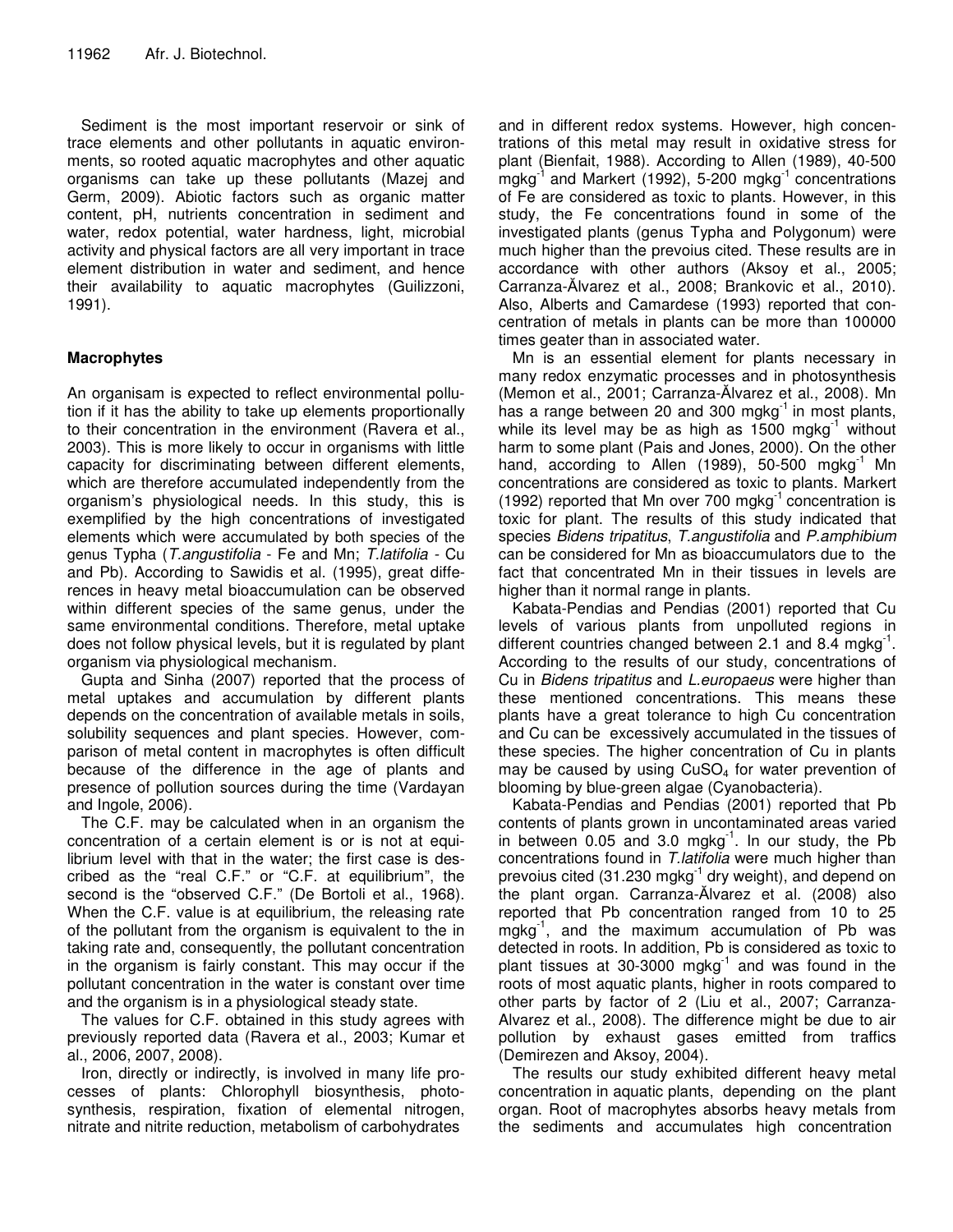(Baldantoni et. al., 2004; Uphadhay et al.*,* 2007). Similarly, our findings revealed the high accumulation of investigated metals in roots of both species genus Typha. The stems and/or leaves of aquatic plants accumulated lower concentrations of trace elements than root, which is well substantiated with the findings of Baldantoni et al. (2005).

Transfer factor can be used to estimate plant's potential for phytoremediation purpose. The transfer factor of *T.angustifolia* for Mn is 1.329 and indicates efficient way of transportation of Mn from root and its accumulation in leaf. Baker (1981) and Zu et al. (2005) reported that TLFs higher than 1.0 were determined in metal accumulator species, whereas TLFs was typically lower than 1.0 in metal excluder species. The TLFs higher than 1.0 indicated an efficient ability to transport metal from root to leaf, most likely due to efficient metal transporter system of plants (Zhao et al., 2002), and probably sequestration of metals in leaf vacuoles and apoplast (Last et al., 2000). The vacuole is generally considered to be the main storage site for metals in yeast and plant cells, and there is evidence that phytochelatin-metal complexes are pumped into the vacuole (Gratăo et al., 2005). It was reported that plants also have the ability to hyperaccumulate various heavy metals by the action of phytochelatins and metallothioneins, forming complexes with heavy metals and translocate them into vacuoles (Suresh and Ravishankar, 2004).

The ECR shows value of elements concentrated in root. *T.angustifolia* and *T.latifolia* had higher enrichment coefficients calculated for selected elements in the roots, than in the leaves and stems, except for Mn. This situation means that the root of both species have an important capacity in accumulation of metals. According to Dunbabin and Bowmer (1992), emergent plants influence metal storage indirectly by modifying the substratum through oxygenation, bufferin, pH and adding organic matter. With respect to this results, it can also be emphasized that species of the genus Typha concentrate Fe in theirs roots in the highest values. These results agrees with some reported data (Aksoy et al., 2005; Carranza-Ălvarez et al., 2008; Brankovic et al., 2010).

Enrichment coefficient for the leaf (ECL) is a very important factor, which indicates phytoremediation of a given species (Zhao et al., 2003). Some investigated plants in our study had ECL higher than 1, that indicate a special ability of these plants to absorb and transport metals from sediment and then store them in their aboveground part (Baker et al., 1984; Brown et al., 1994; Wei et al., 2002). Plant uptake of elements by leaves becomes more important when the element concentrations in the surrounding environment are high (Guilizzononi, 1991).

Because of the fact that species *P.amphibium* had enrichment coefficients for Fe in the leaf and stem higher than 1, it can be concluded that this species stored Fe in its above-ground parts.

Overall study reflects the transport mechanism of metals from abiotic environment (soil) to biotic environment (macrophytes), and their accumulation in various parts of aquatic plants. The transport mechanism and accumulation pattern of investigated heavy metals (mean concentration) can be generally presented by Kumara et al. (2006) as follows: Sediment > Root system > Stem system > Leaf system. Our study established some different transport mechanism and accumulation pattern for each investigated heavy metals.

Distribution of the elements among plant organs depends on their mobility. It is probable that plants translocate the essential trace elements (Mn, Cu) from the roots into the above-ground tissues for metabolic use, and no pathways for the transport of toxic trace elements (Cr, Ni, or Pb) to these tissues were found (Cardwell et al., 2002; Kumar et al., 2006; Vardanyan and Ingole 2006). It's likely protective mechanisms prevent toxicants from penetrating into the aboveground plant parts. Some toxic elements can be accumulated in a non-dangerous form in organisms provided with detoxification mechanisms, such as the production of metal binding thyoneins or calcium phosphate granules (Ravera et al., 2003).

Having compared all our results, it can be concluded that Fe was concentrated and partly accumulated in roots, but some of its amount was transferred and accumulated in lower concentration in the stem and leaf of plants. The lowest concentration of Fe was in leaves, that transfer factor also confirmed. Cu and Pb were primarily accumulated in the root, in order to protect above-ground plant parts from harmful effects of metals. The amount of Cu and Pb was moved to leaves, which was deposited in vacuoles or apoplast, in this way protecting the leaves. Mn is with the highest concentration in sediment and it is translocated from root to leaves, where it was accumulated in the highest level.

# **Conclusion**

This study was carried out on five species of aquatic macrophytes, with the aim to determine the capacity for accumulation of four metals (Fe, Mn, Cu and Pb), that is important for bioindication, bioremediation and biomonitoring of aquatic ecosystems.

The results showed that concentrations of all investigated metals were higher in sediment than in water. The mean concentrations of investigated elements in macrophytes had next order:  $Fe > Mn > Cu > Pb$ , and depended on the plant organ and species. The highest concentration of Fe and Pb were recorded in root of *T. latifolia*. As for Mn and Cu, theirs concentrations were higher in stems and leaves in different investigated species. These results showed that the aquatic plants possess different accumulation ability for selected metals. The results obtained indicate important role of macrophytic vegetation in aquatic ecosystems, and confirm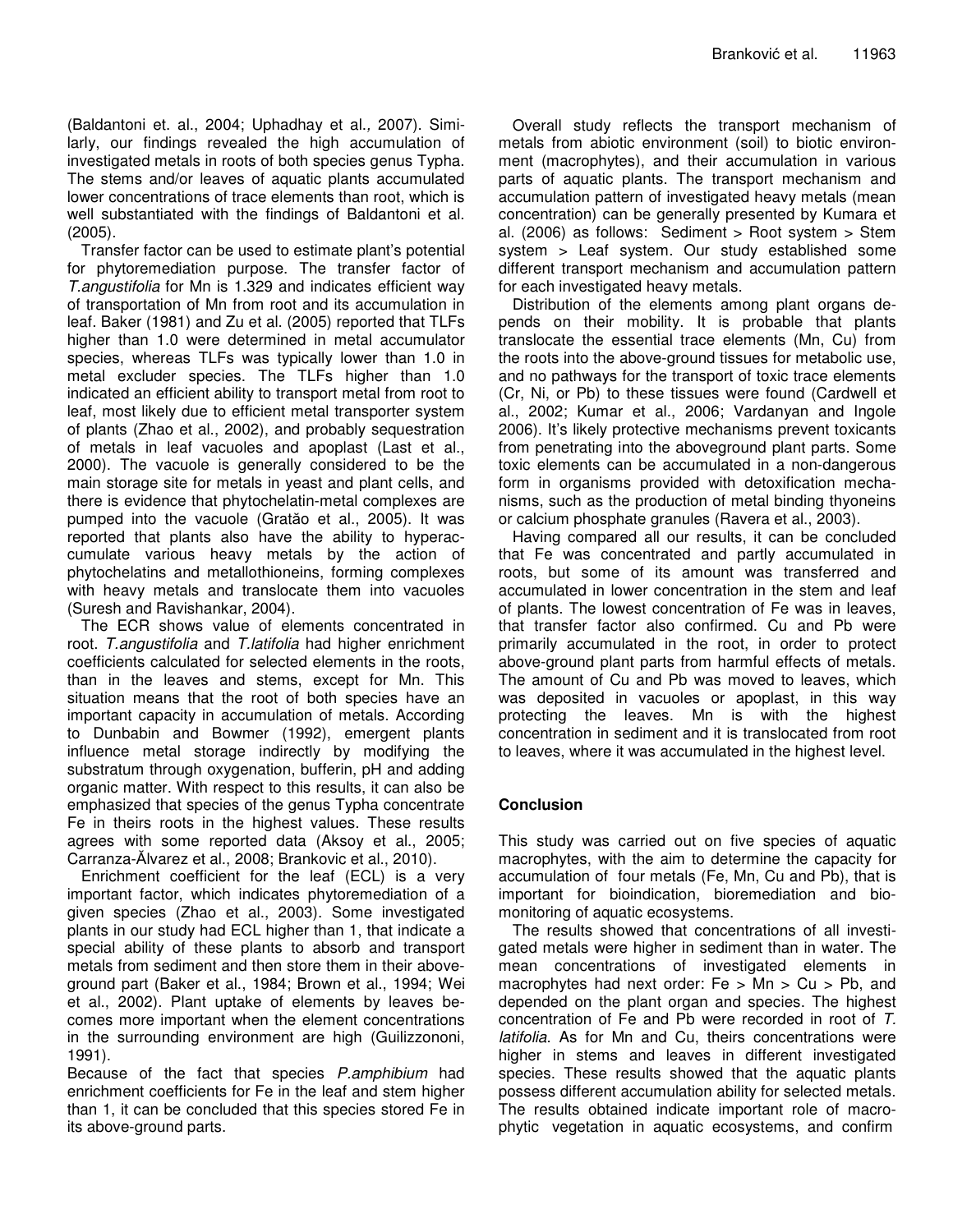presumption that chemical analysis of test-species can give very important picture of ecological status of the investigated aquatic ecosystem. The potential of remediation could be enhanced by combination with several different species of macrophytes to develop a cleaner, more economic and efficient way in removing pollutant from the environment.

This investigation was supported by the Ministry of Science and Technological Development of the Republic of Serbia (Grant III 41010).

#### **REFERENCES**

- Aksoy A, Demirezen D, Duman F (2005). Bioaccumulation, detection and analysis of heavy metal pollution in Sultan Marsh and its environment. Water Air Soil Pollut. 164: 241-255.
- Alberts PH, Camardese MB (1993). Effects of acidification on metal accumulation by aquatic plants and invertebrates. 1. Constructed wetlands. Environ. Toxicol. Chem. 12: 959-967.
- Allen SE (1989). Analysis of Ecological Materials. 2<sup>nd</sup> Ed. Blackwell Scientific Publication. Oxford.
- APHA (1995). Standard methods for the Examination of water and wastewaters. American Public Health Association. Washington DC. USA.
- Baker AJM (1981). Accumulators and excluders strategies in the response of plant to heavy metals. J. Plant Nutr. 3: 643-654.
- Baker AJM, Brooks RR (1989). Terrestrial higher plants which hyperaccumulate metallic elements. A Review of their distribution, ecology and phytochemestry. Biorecovery, 1: 81-126.
- Baker AJM, Reeves RD, Hajar ASM (1984). Heavy metal accumulation and tolerance in British population of the metallophyte *Thlaspi caerulescens* J - C Presl (*Brassicaceae*). New Phytol. 127: 61-68.
- Baker AJM, Walker PL (1990). Ecophysiology of metal uptake by tolerant plants. In Shaw AJ (ed.) Heavy metal tolerance in plants: evolutionary aspects. CRC press, Boca Ration, Florida, USA. pp. 155-177.
- Baldantoni D, Alfani A, Di Tommasi P, Bartoli G, Santo D (2004). Assessment of macro and microelement accumulation capability of two aquatic plants. Environ. Pollut. 130: 149-156.
- Baldantoni D, Maisto G, Bartoli G, Alfani A (2005). Analyses of three native aquatic plant species to assess spatial gradients of lakes trace element contamination. Aquat. Bot. 83: 48-60.
- Bienfait HF (1988). Mechanisms in Fe-efficiency reactions of higher plants. J. Plant Nutr. 11: 605-629.
- Brankovic S (2007). Metals (Fe, Mn, Cu and Pb) in some aquatic macrophytes in lakes Gruza, Grosnica, Memorial park Kragujevac and Bubanj. MA thesis, Faculty of Science, University in Kragujevac, Serbia.
- Brankovic S, Pavlovic-Muratspahic D, Topuzovic M, Glisic R, Stankovic M (2010). Concentration of some heavy metals in aquatic macrophytes in reservoir near city Kragujevac (Serbia). Biotechnol. Biotechnol. Eq. 24: 223-227.
- Brown SL, Chaney RL, Angele JS, Baker AJM (1994): Phytoremediation potential of *Thlaspi caerulescens* and bladder campion for zinc and cadmium contaminated soil. J. Environ. Qual. 23: 1151-1157.
- Cardwell AJ, Hawker DW, Greenway M (2002). Heavy metal accumulation in aquatic macrophytes from Southeast Queensland, Australia. Chemosphere, 48: 653-663.
- Carranza-Ălvarez C, Alonso-Castro AJ, Alfaro-De La Torre MC, Garciá De La Cruz RF (2008). Accumulation and Distribution of Heavy Metals in *Scirpus americanus* and *Typha latifolia* from an Atrificial Lagoon in San Luis Potosĭ, Mexico. Water Air Soil Pollut. 188: 297-309.
- Chaphekar SB (1991). An overview on bioindicators. J. Environ. Biol. 12:163-168.
- Chapman D (1992): Water Quality Assessments; A Guide to the Use of Biota, Sediments and Water in Environ. Monitoring, Chapman in Hall, London.
- Comic Lj, Ostojic A (2005). The reservoir Gruza, Monography, Faculty of Science, Kragujevac.
- De Bortoli M, Gaglione P, Malvicini A, Polvani C (1968). Concentration factor for strontium and caesium in fish of the lake in the region of Varese (Northern Italy). Giorn. Fisica Sanit. Radioprot. 12: 324-331.
- Demirezen D, Aksoy A (2004). Accumulation of heavy metal in *Typha angustifolia* (L.) and *Potamogeton pectinatus* (L.) living in Sultan Marsh (Kayseri, Turkey). Chemosphere, 56: 685-696.
- Demirezen D, Aksoy A (2006). Common hydrophytes as bioindicators of iron and manganese pollutions. Ecol. Indic. 6: 388-393.
- Dunbabin JS, Bowmer KH (1992). Potential use of constructed wetlands for treatment of industrial wastewater containing metals. Sci. Total Environ. 3: 151-168.
- Ellis J, Shutes R, Revitt D, Zhang T (1994). Use of macrophytes for pollution treatment in urban wetlands. Resour. Conserv. Recycl. 11: 1-12.
- Fritioff A, Gregor M (2003). Aquatic and terrestrial plant species with potential to remove heavy metals from stromwater. Intern. J. Phytores. 5(3): 211-224.
- Gratão PL, Prasad MNV, Cardoso PF, Lea PJ, Azevedo RA (2005). Phytoremediation: green technology for the clean up of toxic metals in the environment. Braz. J. Plant Physiol. 17(1): 53-64.
- Guilizzoni P (1991). The role of heavy metals and toxic materials in the physiological ecology of submersed macrophytes. Aquat. Bot. 41: 87- 109.
- Gupta AK, Sinha S (2007). Phytoremediation capacity of the plants growing on tannery sludge dumping site. Bioresour. Technol. 98: 1788-1794.
- Javorka S, Csapody V (1979). Iconographia Florae parties Austro-Orientalis Europae Centralis. Academiai kido, Budampest.
- Josifovic M (1991). Flora of Serbia I-X, SAAS, Beograd.
- Kabata-Pendias A, Pendias H (2001). Trace Elements in Soil and Plants. CRC press, Washington, D.C.
- Kumar JIN, Soni H, Kumar RN (2006). Biomonitoring of selected freshwater macrophytes to assess lakes trace element contamination: A case study of Nal Sarovar Bird Sanctuary, Gujarat, India. J. Limnol. 65 (1): 9-16.
- Kumar JIN, Soni H, Kumar RN (2007). Evaluation of biomonitoring approach to study lake contamination by accumulation of trace elements in selected aquatic macrophytes: A case study of Kanewal community reserve, Gujarat, India. Appl. Ecol. Environ. Res. 6(1): 65- 76.
- Kumar JIN, Soni H, Kumar RN, Bhatt I (2008). Macrophytes in phytoremediation of heavy metal contaminated water and sediments in Pariyej community reserve, Gujarat, India. Turk. J. Fish. Aquat. Sci. 8: 193-200.
- Last MM (2000). Phytoextraction of toxic metals: A review of biological mechanism. J. Environ. Qual. 31: 109-120.
- Liu J, Dong Y, Xu H, Wang D, Xu J (2007). Accumulation of Cd, Pb and Zn by 19 wetland plant species in constructed wetland. J. Hazard. Mater. 147: 947-953.
- Maine MA, Duarte MV, Suňe NL (2001). Cadmium uptake by floating macrophytes. Water Res. 35: 2629-2634.
- Maine MA, Suňe NL, Lagger SC (2004). Chromium bioaccumulation: comparison of the capacity of two floating aquatic macrophysics. Water Res. 38: 1494-1501.
- Markert B (1992). Presence and significance of naturally occurring chemical elements of the periodic system in the plant organism and consequences for future investigations on inorganic environmental chemistry in ecosystems. Vegetatio, 103: 1-30.
- Mazej Z, Germ M (2009). Trace element accumulation and distribution in four aquatic macrophytes. Chemosphere, 74: 642-647.
- Memon A, Aktoprakligil D, Ozdemir A, Vertii A (2001). Heavy metal accumulation and detoxification mechanism in plant. Turk. J. Bot. 25: 111-121.
- Miretzky P, Saralegui A, Cirelli AF (2004). Aquatic macrophytes potential for the simultaneous removal of heavy metals (Buenos Aires, Argentina). Chemosphere, 57: 997-1005.
- Mishra VK, Upadhayaya AR, Pandey SK, Tripathi BD (2008). Heavy metal pollution induced due to coal mining effluent on surrounding aquatic ecosystem and its management through naturally occurring aquatic macrophytes. Bioresour. Technol. 99: 930-936.